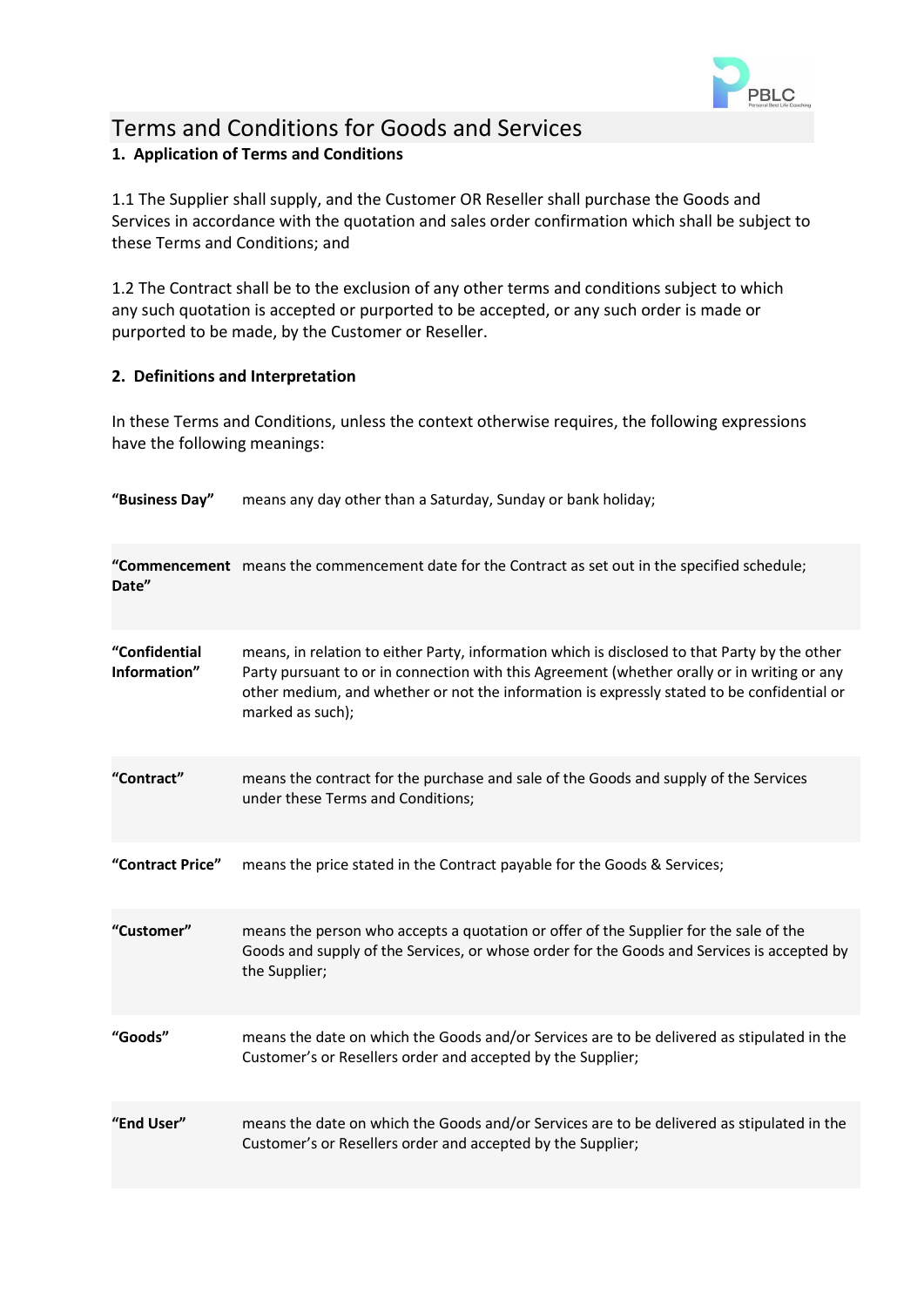

| "Goods"      | means the goods (including any instalment of the goods or any parts for them) which the<br>Supplier is to supply in accordance with these Terms and Conditions; |
|--------------|-----------------------------------------------------------------------------------------------------------------------------------------------------------------|
| "In Writing" | means written or email correspondence                                                                                                                           |
| "Month"      | means a calendar month;                                                                                                                                         |
| "Reseller"   | means the organisation that resells the services or products to an end user                                                                                     |
| "Services"   | means the Services to be provided to the Customer or Reseller as set out in the specified<br>schedule; and quotation                                            |
| "Supplier"   | Personal Best Life Coaching, 152 City Road London, EC1V 2NX                                                                                                     |

2.1 Unless the context otherwise requires, each reference in these Terms and Conditions to:

2.1.1 "writing", and any cognate expression, includes a reference to any communication effected by electronic or facsimile transmission or similar means;

2.1.2 a statute or a provision of a statute is a reference to that statute or provision as amended or re-enacted at the relevant time;

2.1.3 "these Terms and Conditions" is a reference to these Terms and Conditions and any Schedules as amended or supplemented at the relevant time;

2.1.4 a Schedule is a schedule to these Terms and Conditions; and

2.1.5 a Clause or paragraph is a reference to a Clause of these Terms and Conditions (other than the Schedules) or a paragraph of the relevant Schedule.

2.1.6 a "Party" or the "Parties" refer to the parties to these Terms and Conditions.

2.2 The headings used in these Terms and Conditions are for convenience only and shall have no effect upon the interpretation of these Terms and Conditions.

2.3 Words imparting the singular number shall include the plural and vice versa.

2.4 References to any gender shall include the other gender.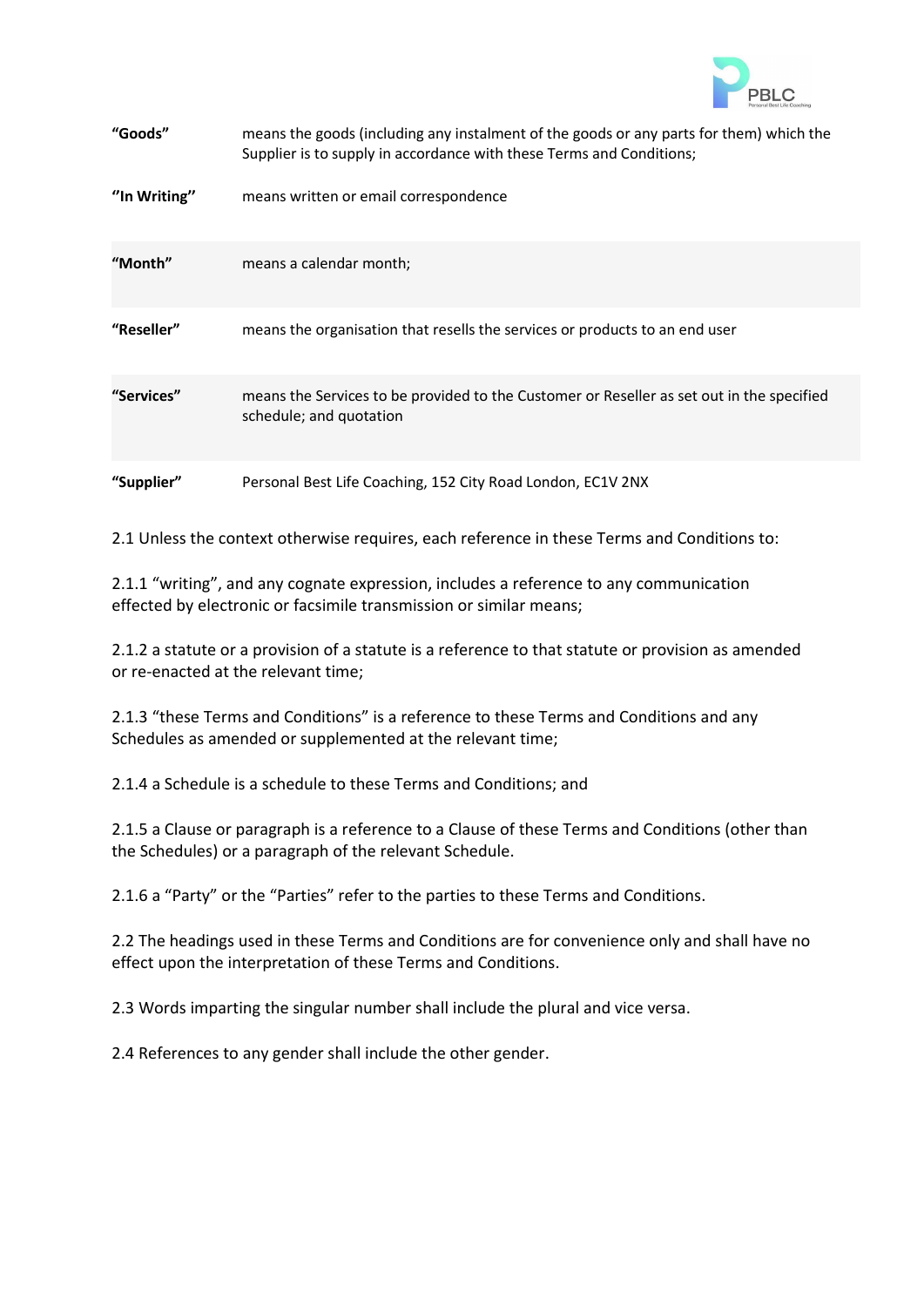

## **3. Basis of Sale and Service**

3.1 The Supplier's employees or agents are not authorised to make any representations concerning the Goods or Services unless confirmed by the Supplier in writing. In entering into the Contract, the Customer or Reseller acknowledges that it does not rely on, and waives any claim for breach of, any such representations which are not so confirmed.

3.2 No variation to these Terms and Conditions shall be binding unless agreed in writing between the authorised representatives of the Customer or Reseller and the Supplier.

3.3 Sales literature, price lists and other documents issued by the Supplier in relation to the Goods and Services are subject to alteration without notice and do not constitute offers to sell the Goods which are capable of acceptance. No contract for the sale of the Goods and Services shall be binding on the Supplier unless the Supplier has issued a quotation which is expressed to be an offer to sell the Goods and Services or has accepted an order placed by the Customer or Reseller by whichever is the earlier of:

3.3.1 the Supplier's written acceptance;

3.3.2 delivery of the Goods;

3.3.3 provision of the Services; or

3.3.4 the Supplier's invoice.

3.4 Any typographical, clerical or other accidental errors or omissions in any sales literature, quotation, price list, acceptance of offer, invoice or other document or information issued by the Supplier shall be subject to correction without any liability on the part of the Supplier.

# **4. The Goods**

4.1 No order submitted by the Customer or Reseller shall be deemed to be accepted by the Supplier unless and until confirmed in writing by the Supplier's authorised representative.

4.2 The specification for the Goods shall be that set out in the Supplier's sales documentation unless varied expressly in the Customer's or Resellers order (if such variation(s) is/are accepted by the Supplier). The Goods will only be supplied in the minimum units thereof stated in the Supplier's price list or in multiples of those units. Orders received for quantities other than these will be adjusted accordingly

4.3 Illustrations, photographs or descriptions whether in catalogues, brochures, price lists or other documents issued by the Supplier are intended as a guide only and shall not be binding on the Supplier.

4.4 The Supplier reserves the right to make any changes in the specification of the Goods which are required to conform with any applicable safety or other statutory or regulatory requirements or, where the Goods are to be supplied to the Customer's or Resellers specification, which do not materially affect their quality or performance.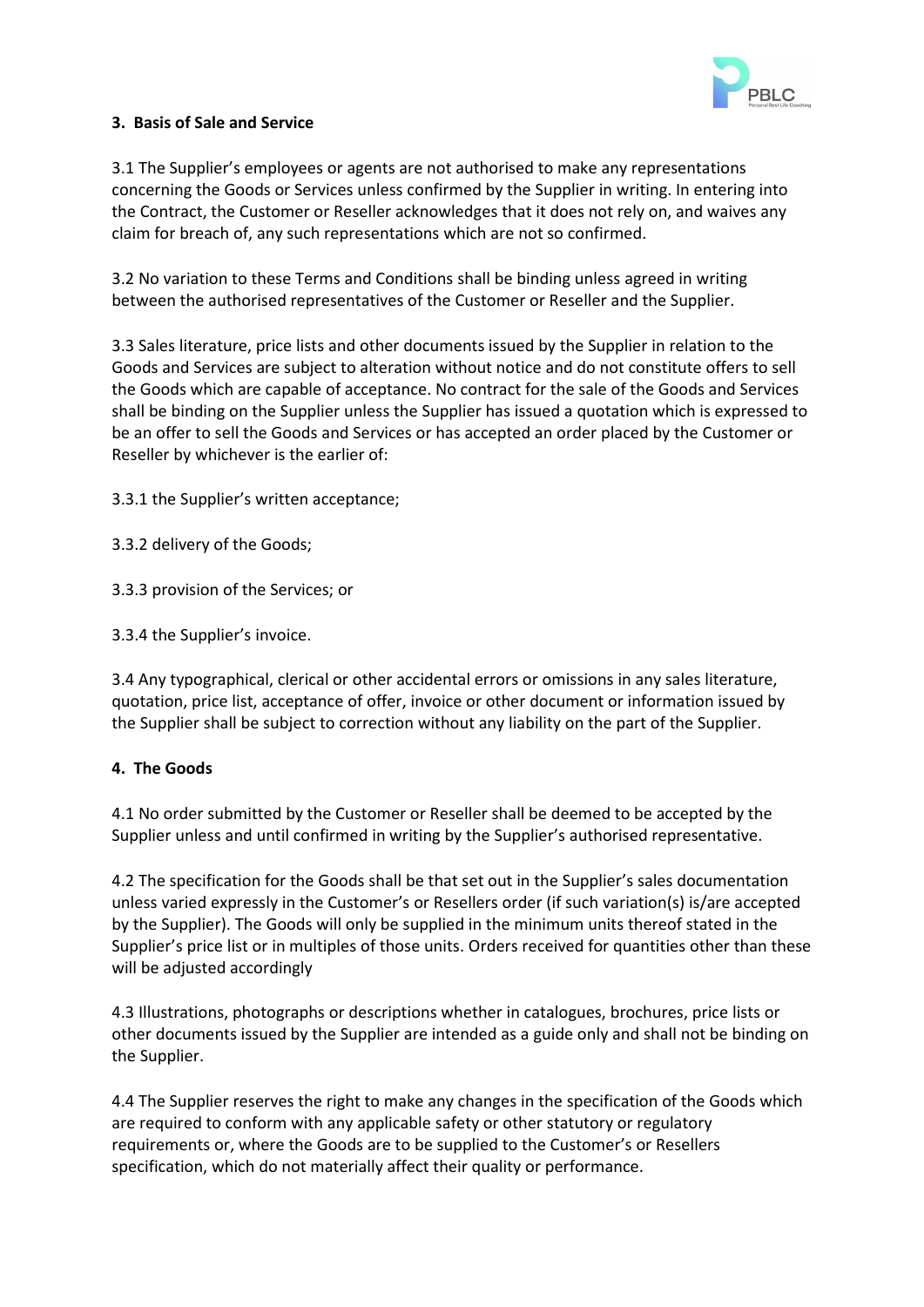

4.5 No order which has been accepted by the Supplier may be cancelled by the Customer or Reseller except with the agreement in writing of the Supplier on the terms that the Customer or Reseller shall indemnify the Supplier in full against all loss (including loss of profit), costs (including the cost of all labour and materials used), damages, charges and expenses incurred by the Supplier as a result of such cancellation.

# **5. The Services**

5.1 With effect from the Commencement Date the Supplier shall, in consideration of the price being paid in accordance with Clauses 6 and 7 will provide the Services expressly identified in the quotation or specified schedule.

5.2 The Supplier will use reasonable care and skill to perform the Services identified in the quotation or specified schedule.

5.3 The Supplier shall use its reasonable endeavours to complete its obligations under the Contract, but time will not be of the essence in the performance of such obligations.

### **6. Price**

6.1 The price of the Goods and Services shall be the price listed in the Supplier's quotation current at the date of acceptance of the Customer's or Resellers order or such other price as may be agreed in writing by the Supplier and the Customer or Reseller.

6.2 Where the Supplier has quoted a price for the Goods and/or Services this will be valid for 30 (Thirty) days only or such lesser time as the Supplier may specify i.e. if the invoice is issued on a Pro-Forma basis.

6.3 The Supplier reserves the right, by giving written notice to the Customer or Reseller at any time before delivery or provision, to increase the price of the Goods and/or Services to reflect any increase in the cost to the Supplier which is due to any factor beyond the control of the Supplier (including, without limitation, any foreign exchange fluctuation, currency regulation, alteration of duties, significant increase in the costs of labour, materials or other costs of manufacture), any change in delivery dates, quantities or specifications for the Goods and services which are requested by the Customer or Reseller, or any delay caused by any instructions of the Customer or Reseller or failure of the Customer or Reseller to give the Supplier adequate information or instructions.

6.4 Except as otherwise stated under the terms of any quotation or specified schedule or in any price list of the Supplier, and unless otherwise agreed in writing between the Customer or Reseller and the Supplier, all prices are inclusive of the Supplier's charges for packaging and transport.

6.5 The price is exclusive of any applicable value added tax, excise, sales taxes or levies of a similar nature which are imposed or charged by any competent fiscal authority in respect of the Goods and Services, which the Customer or Reseller shall be additionally liable to pay to the Supplier.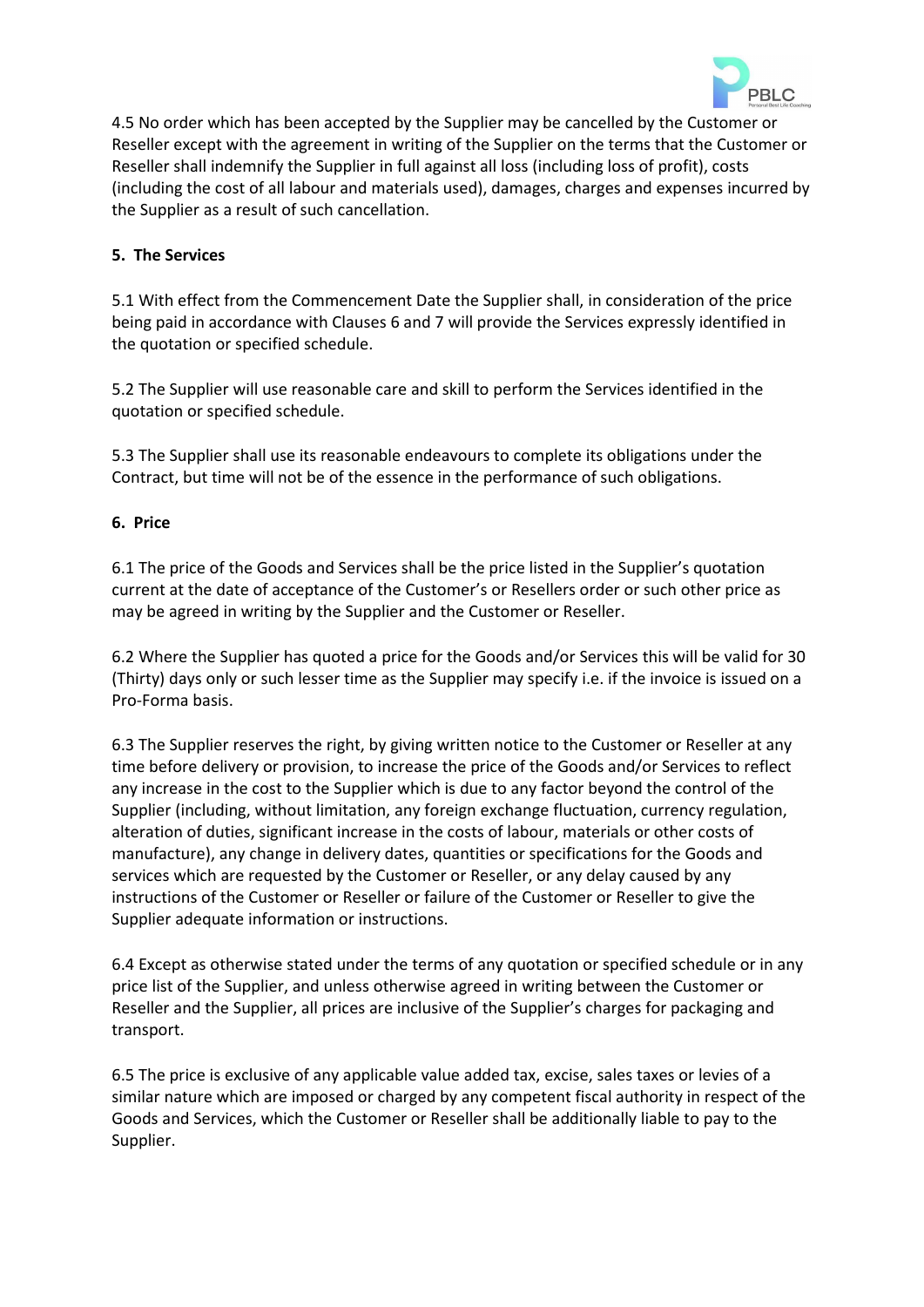

# **7. Payment**

7.1 The Supplier shall invoice the Customer or Reseller for the price of the Goods and Services ahead of any delivery of the Goods and/or the Provision of the Services (as applicable). Invoices can we issued by the Supplier to the Customer on a 30-day term basis on receipt of a valid Purchase Order. Orders placed without a valid Purchase Order will be processed and issued on a pro-forma basis and payment will therefore be required before any Goods or Services can be supplied. No exceptions will be made.

7.2 For any 30-day term invoices where payment is not made by the Customer to the Supplier in the agreed timeframe of 30 days; any prebooked training sessions will be removed from the diary until payment has been made.

7.3 The Customer or Reseller shall pay the price of the Goods or Services (less any discount or credit allowed by the Supplier, but without any other deduction, credit or set off) within 30 (Thirty) Business Days of the date of the Supplier's invoice or otherwise in accordance with such credit terms as may have been agreed in writing between the Customer or Reseller and the Supplier in respect of the Contract. Payment shall be made on the due date notwithstanding that delivery or provision may not have taken place and/or that the property in the Goods or Services has not passed to the Customer or Reseller. The time for the payment of the price shall be of the essence of the Contract. Receipts for payment will be issued only upon request. The Supplier reserves the right to remove any training sessions from the diary should payment not be received within the 30 day period.

7.4 All payments shall be made to the Supplier as indicated on the form of acceptance or invoice issued by the Supplier.

7.5 The Supplier is not obliged to accept orders from any Customer or Reseller or buyer who has not supplied the Supplier with references satisfactory to the Supplier. If at any time the Supplier is not satisfied as to the creditworthiness of the Customer or Reseller it may give notice in writing to the Customer or Reseller that no further credit will be allowed to the Customer or Reseller in which event no further goods or services will be delivered or provided to the Customer or Reseller other than against cash payment and notwithstanding sub-Clause 7.2 of these conditions, all amounts owing by the Customer or Reseller to the Supplier shall be payable either by Bank transfer or Cheque.

7.6 The Supplier reserves the right to cancel any Goods or Services where it is deemed that the Customer or Reseller has been abusive or threatening to a member of the Supplier's staff i.e., verbal abuse/foul or offensive language etc. A full refund will be provided for any outstanding training sessions but not for any software previously purchased through the Supplier.

7.7 Refund for Services (Training Sessions) can be provided up to 14 days from the date payment is received by the Supplier. After this date refunds can only be provided by the Supplier to the Customer at the Supplier's discretion by means of a credit note and the Supplier reserves the right not to issue a refund if it deems the reason provided is not a valid or reasonable request.

7.8 Refund for Goods (Software & Headsets) – No refunds can be issued for Dragon Professional Software or Texthelp Read & Write Software. It is the Customer's responsibility to check in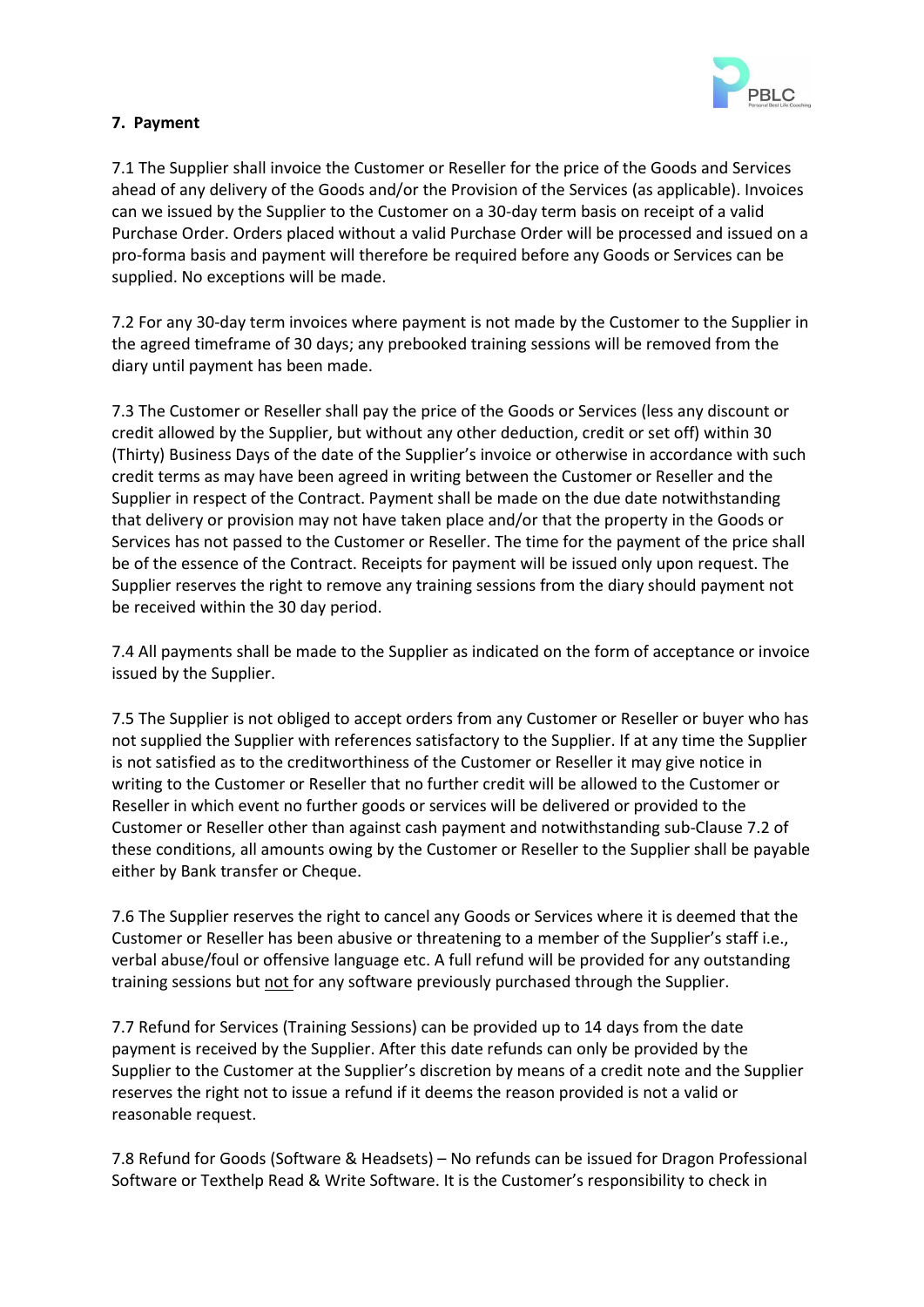

advance the compatibility of the software(s) programs with any device they wish to install the software onto. Refunds can be issued for Ideamapper, Microbreak Mind, Microbreak Body or Microbreak Mind & Body until the software has been installed onto a device. After this point, no refund can be provided.

# **8. Delivery and Performance**

8.1 Delivery of the Goods or Services shall be made by the Supplier delivering the Goods or Services to the place specified in the booking confirmation email. If an incorrect address or residential/home office address is provided then the training session cannot go ahead and the session will be lost and non-refundable.

8.2 The Delivery Date for services is absolute and will be agreed by the Supplier in writing. The Delivery Date for Goods (Software) is up to 5-7 working days from the date payment is received by the Supplier.

8.3 If the Customer or Reseller fails to take delivery of the Goods or any part of them on the Delivery Date and/or fails to provide any instructions, documents, licences, consents or authorisations required to enable the Goods to be delivered on that date, the Supplier shall be entitled upon giving written notice to the Customer or Reseller to store or arrange for the storage of the Goods and then notwithstanding the provisions of sub-Clause 10.1 risk in the Goods shall pass to the Customer or Reseller, delivery shall be deemed to have taken place and the Customer or Reseller shall pay to the Supplier all costs and expenses including storage and insurance charges arising from such failure.

8.4 With effect from the Commencement Date the Supplier shall, in consideration of the price being paid in accordance with these Terms and Conditions and the quotation or specified schedule provide the Services expressly identified in the quotation or specified schedule.

### **9. Non-Delivery of Goods and Services**

9.1 If the Supplier fails to deliver the Goods or provide the Services or any of them on the Delivery Date (or Commencement Date, as appropriate) other than for reasons outside the Supplier's reasonable control or the Customer's or Resellers or its carrier's fault:

9.1.1 if the Supplier delivers the Goods and/or provides the Services at any time thereafter the Supplier shall have no liability in respect of such late delivery;

### **10. Risk and Retention of Title**

10.1 Risk of damage to or loss of the Goods shall pass to the Customer or Reseller at:

10.1.1 in the case of Goods to be delivered at the Supplier's premises, the time when the Supplier notifies the Customer or Reseller that the Goods are available for collection;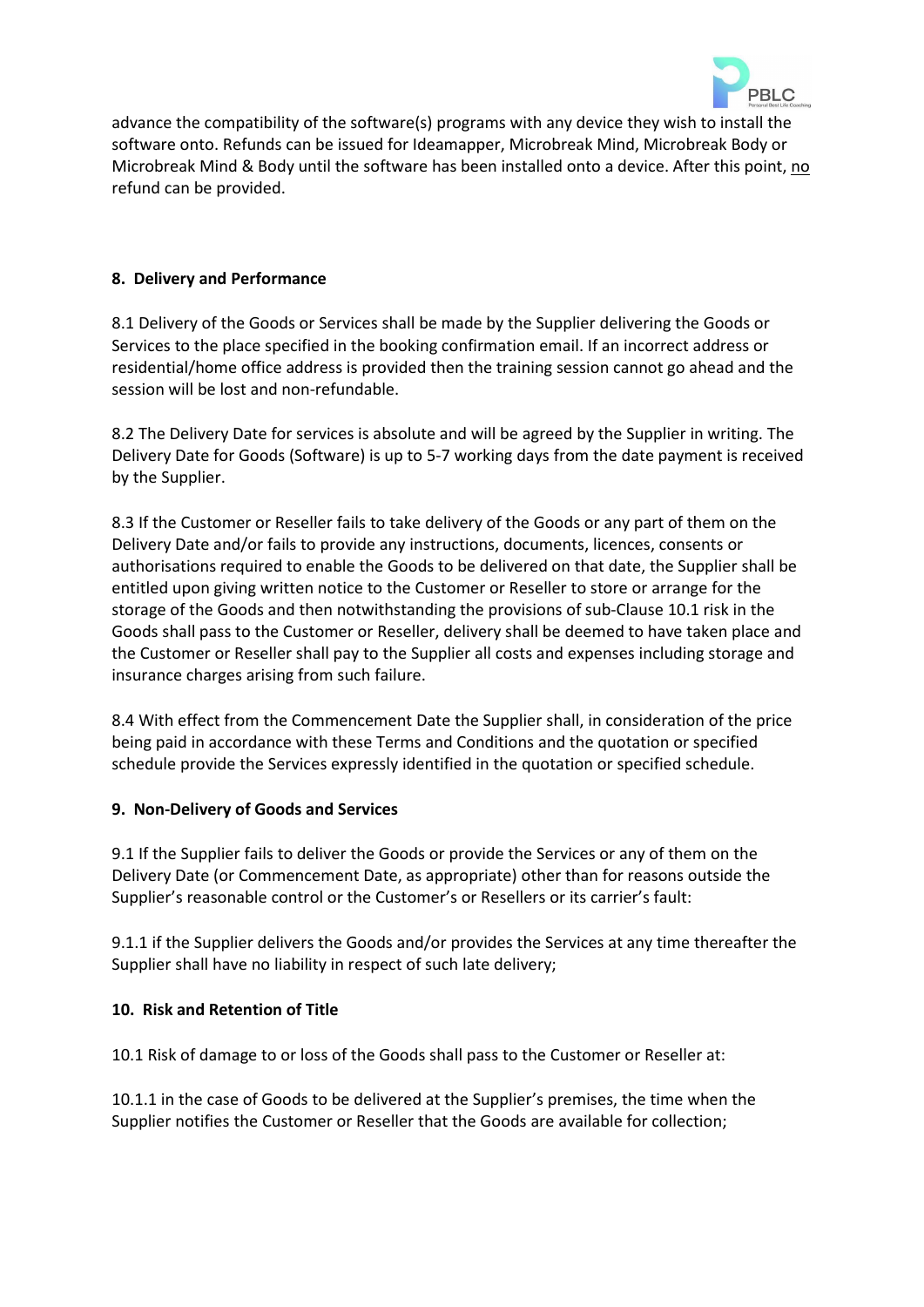

10.1.2 Technical training – Any software that the customer wishes to train on during technical training sessions will need to be installed & set up by the Customer ready for the arranged session as the tutor will be unable to conduct the session and the session will be lost.

10.1.3 For training sessions conducted virtually; If you have not received the link from the Supplier or are experiencing any technical difficulties when using the agreed webinar service, you need to notify the Supplier **at least 2 working days prior** to your session. If any technical issues occur within this timeframe that prevent the Customer from accessing the meeting, the session will be lost and non-refundable.

10.2 Notwithstanding delivery and the passing of risk in the Goods, or any other provision of these Terms and Conditions, legal and beneficial title to the Goods shall not pass to the Customer or Reseller until the Supplier has received in cash or cleared funds payment in full of the price of the Goods.

10.3 Sub-Clause 10.2 notwithstanding, legal and beneficial title of the Goods shall not pass to the Customer or Reseller until the Supplier has received in cash or cleared funds payment in full of the price of the Goods and any other goods supplied by the Supplier and the Customer or Reseller has repaid all moneys owed to the Supplier, regardless of how such indebtedness arose.

10.4 Until payment has been made to the Supplier in accordance with these Conditions and title in the Goods has passed to the Customer or Reseller, the Customer or Reseller shall be in possession of the Goods as bailee for the Supplier and the Customer or Reseller shall store the Goods separately and in an appropriate environment, shall ensure that they are identifiable as being supplied by the Supplier and shall insure the Goods against all reasonable risks.

10.5 The Customer or Reseller shall not be entitled to pledge or in any way charge by way of security for any indebtedness any of the Goods which remain the property of the Supplier, but if the Customer or Reseller does so all money owing by the Customer or Reseller to the Supplier shall (without prejudice to any other right or remedy of the Supplier) forthwith become due and payable.

10.6 The Supplier reserves the right to repossess any Goods in which the Supplier retains title without notice. The Customer or Reseller irrevocably authorises the Supplier to enter the Customer's or Resellers premises during normal business hours for the purpose of repossessing the Goods in which the Supplier retains title and inspecting the Goods to ensure compliance with the storage and identification requirements of sub-Clause 10.4.

10.7 The Customer's or Resellers right to possession of the Goods in which the Supplier maintains legal and beneficial title shall terminate if:

10.7.1 the Customer or Reseller commits or permits any material breach of his obligations under these Terms and Conditions;

10.7.2 the Customer or Reseller enters into a voluntary arrangement under Parts I or VIII of the Insolvency Act 1986, the Insolvent Partnerships Order 1994 (as amended), or any other scheme or arrangement is made with his creditors;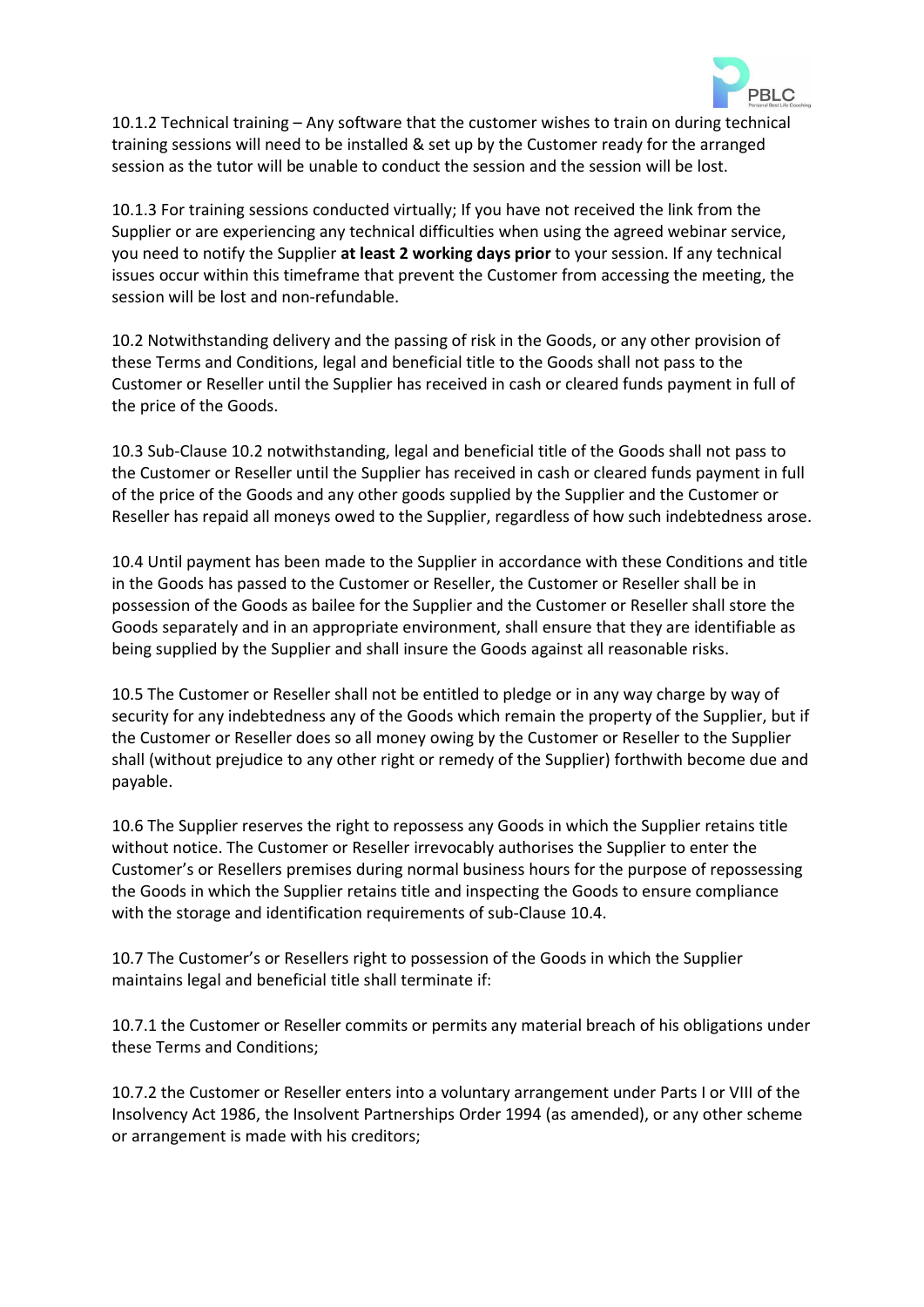

10.7.3 the Customer or Reseller is or becomes the subject of a bankruptcy order or takes advantage of any other statutory provision for the relief of insolvent debtors;

10.7.4 the Customer or Reseller convenes any meeting of its creditors, enters into voluntary or compulsory liquidation, has a receiver, manager, administrator or administrative receiver appointed in respect of its assets or undertaking or any part thereof, any documents are filed with the court for the appointment of an administrator in respect of the Customer or Reseller, notice of intention to appoint an administrator is given by the Customer, Reseller or any of its directors or by a qualifying floating charge-holder (as defined in paragraph 14 of Schedule B1 of the Insolvency Act 1986), a resolution is passed or petition presented to any court for the winding up of the Customer or Reseller or for the granting of an administration order in respect of the Customer or Reseller, or any proceedings are commenced relating to the insolvency or possible insolvency of the Customer or Reseller.

# **11. Assignment**

11.1 The Supplier may assign the Contract or any part of it to any person, firm or company without the prior consent of the Customer or Reseller.

11.2 The Customer or Reseller shall not be entitled to assign the Contract or any part of it without the prior written consent of the Supplier.

### **12. Defective Goods**

12.1 If on delivery any of the Goods are defective in any material respect and either the Customer or Reseller lawfully refuses delivery of the defective Goods or, if they are signed for on delivery as "condition and contents unknown" the Customer or Reseller gives written notice of such defect to the Supplier within 7 (Seven) Business Days of such delivery, the Supplier shall at its option:

12.1.1 Replace the defective Goods within 14 (Fourteen) Business Days of receiving the Customer's or Resellers notice; or

12.1.2 Refund to the Customer or Reseller the price for those Goods (or parts thereof, as appropriate) which are defective;

but the Supplier shall have no further liability to the Customer or Reseller in respect thereof and the Customer or Reseller may not reject the Goods if delivery is not refused or notice given by the Customer or Reseller as set out above.

12.2 No Goods may be returned to the Supplier without the prior agreement in writing of the Supplier. Subject thereto any Goods returned which the Supplier is satisfied were supplied subject to defects of quality or condition which would not be apparent on inspection shall either be replaced free of charge or, at the Supplier's sole discretion the Supplier shall refund or credit to the Customer or Reseller the price of such defective Goods but the Supplier shall have no further liability to the Customer or Reseller.

12.3 The Supplier shall be under no liability in respect of any defect arising from fair wear and tear, or any wilful damage, negligence, subjection to normal conditions, failure to follow the Supplier's instructions (whether given orally or in writing), misuse or alteration of the Goods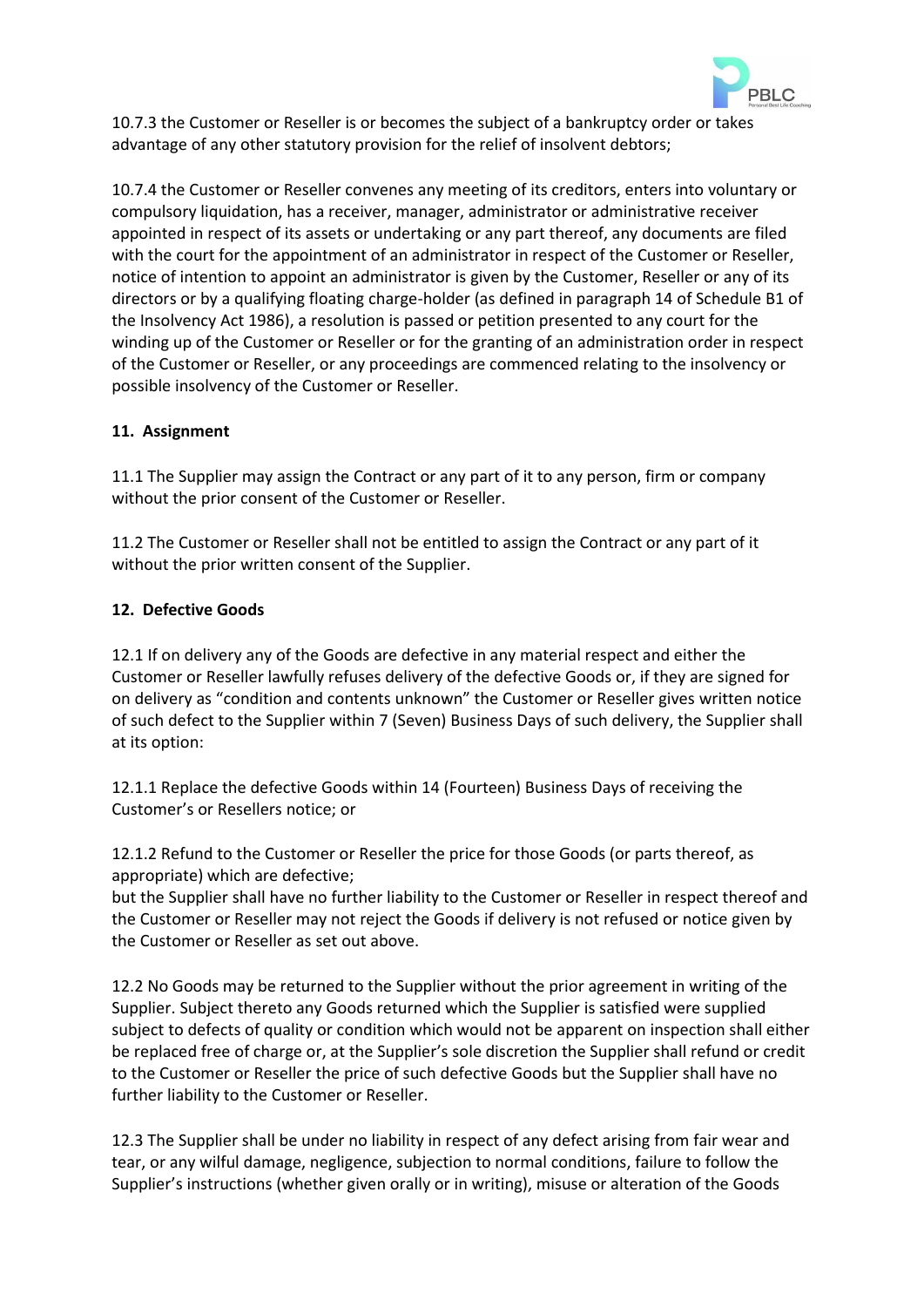

without the Supplier's prior approval, or any other act or omission on the part of the Customer or Reseller, its employees or agents or any third party.

12.4 Goods, other than defective Goods returned under sub-Clauses 12.1 or 12.2, returned by the Customer or Reseller and accepted by the Supplier may be credited to the Customer or Reseller at the Supplier's sole discretion and without any obligation on the part of the Supplier.

12.5 Subject as expressly provided in these Terms and Conditions, and except where the Goods are sold under a consumer sale, all warranties, conditions or other terms implied by statute or common law are excluded to the fullest extent permitted by law.

12.6 The Customer or Reseller shall be responsible for ensuring that, except to the extent that instructions as to the use or sale of the Goods are contained in the packaging or labelling of the Goods, any use or sale of the Goods by the Customer or Reseller is in compliance with all applicable statutory requirements and that handling and sale of the Goods by the Customer or Reseller is carried out in accordance with directions given by the Supplier or any competent governmental or regulatory authority and the Customer or Reseller will indemnify the Supplier against any liability loss or damage which the Supplier might suffer as a result of the Customer's or Resellers failure to comply with this condition.

### **13. Cancellation Policy**

13.1 If a Delegate identified in an Order wishes to cancel/ rearrange a scheduled Training Session they must provide notice of 5 working days otherwise this session will be charged for.

3.2 A substitute delegate may be provided at no cost.

3.3 Notification of any cancellation or transfer must be made in writing to the Training Manager at PBLC.

3.4 Any training hours that are not taken or booked within six months from the date payment is received by the Supplier will be lost and therefore non-refundable.

### **14. Customer's or Resellers Default**

14.1 If the Customer or Reseller fails to make any payment on the due date then, without prejudice to any other right or remedy available to the Supplier, the Supplier shall be entitled to:

14.1.1 Cancel the order or suspend any further deliveries or provision of Goods and Services to the Customer or Resellers;

14.1.2 Appropriate any payment made by the Customer or Resellers to such of the Goods and/or Services (or the goods and/or services supplied under any other contract between the Customer or Reseller and the Supplier) as the Supplier may think fit (notwithstanding any purported appropriation by the Customer or Reseller); and

13.1.3 Charge the Customer or Reseller interest (both before and after any judgement) on the amount unpaid, at the rate of 8.5% per annum above the Bank of England base rate from time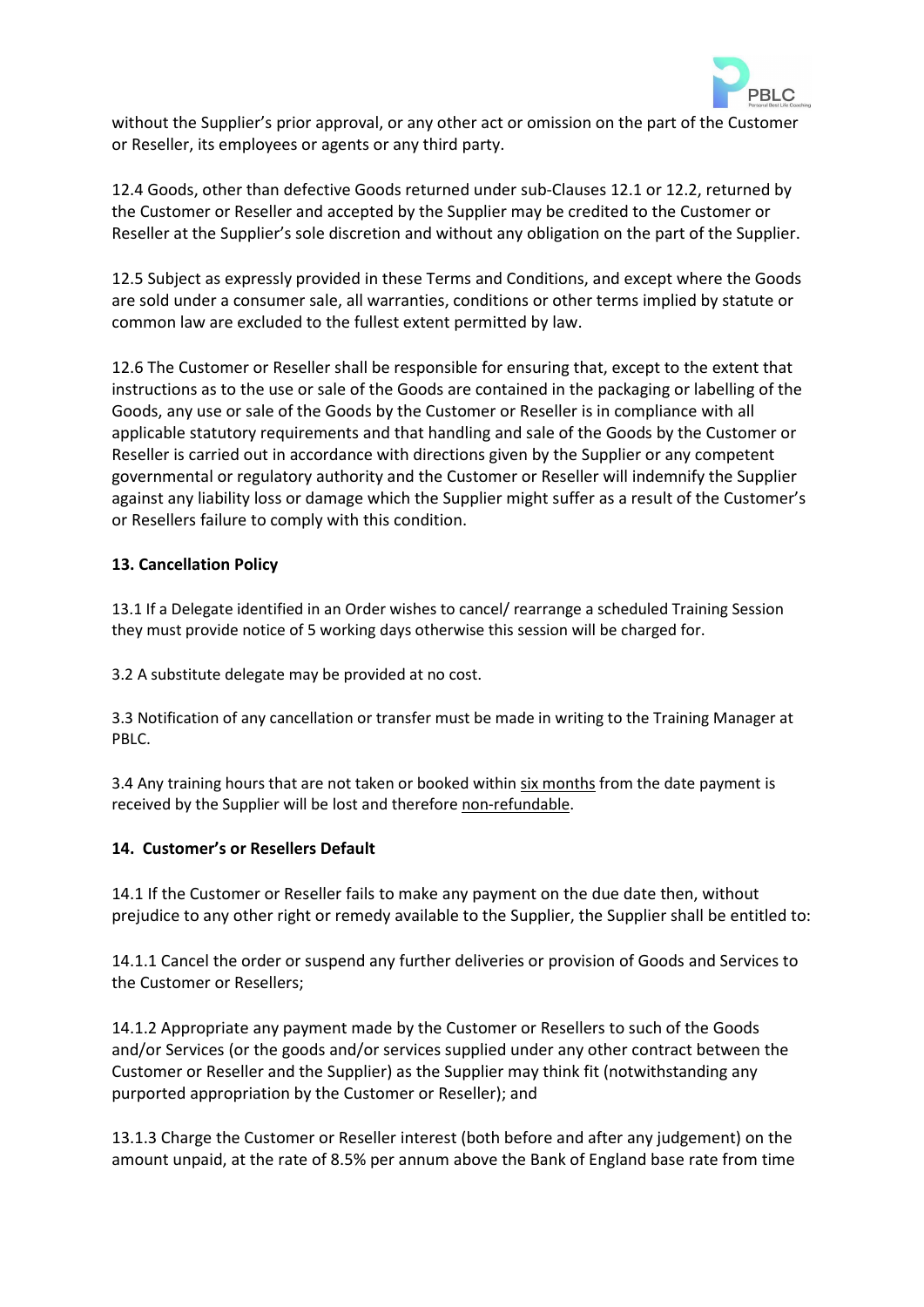

to time, until payment in full is made (a part of a month being treated as a full month for the purpose of calculating interest).

# **13.2 This condition applies if:**

13.2.1 The Customer or Reseller fails to perform or observe any of its obligations hereunder or is otherwise in breach of the Contract;

13.2.2 The Customer or Reseller becomes subject to an administration order or enters into a voluntary arrangement under Parts I or VIII of the Insolvency Act 1986 or the Insolvent Partnerships Order 1994 (as amended) or (being an individual or firm) becomes bankrupt or (being a company) goes into liquidation;

13.2.3 An encumbrancer takes possession, or a receiver is appointed, of any of the property or assets of the Customer or Resellers;

13.2.4 The Customer or Reseller ceases, or threatens to cease, to carry on business; or

13.2.5 The Supplier reasonably apprehends that any of the events mentioned above is about to occur in relation to the Customer or Reseller and notifies the Customer or Reseller accordingly.

13.3 If sub-Clause 13.2 applies then, without prejudice to any other right or remedy available to the Supplier, the Supplier shall be entitled to cancel the Contract or suspend any further deliveries under the Contract without any liability to the Customer or Reseller, and if the Goods have been delivered but not paid for the price shall become immediately due and payable notwithstanding any previous agreement or arrangement to the contrary.

### **14. Liability**

14.1 The Supplier will not by reason of any representation, implied warranty, condition or other term, or any duty at common law or under express terms of the Contract (or these Terms and Conditions), be liable for any loss of profit or any indirect, special or consequential loss, damage, costs, expenses or other claims (whether caused by the Supplier's servants or agents or otherwise) which arise out of or in connection with the supply of the Goods and Services.

14.2 All warranties, conditions and other terms implied by statute or common law (save for the conditions implied by section 12 of the Sale of Goods Act 1979) are, to the fullest extent permitted by law, excluded from the Contract.

14.3 The Customer or Reseller shall indemnify the Supplier against all damages, costs, claims and expenses suffered by arising from loss or damage to any equipment (including that of third parties) caused by the Customer or Reseller, its agents or employees.

14.4 Where the Customer or Reseller consists of two or more persons such expression throughout shall mean and include such two or more persons and each or any of them. All obligations on the part of such a Customer or Reseller shall be joint and several obligations of such persons.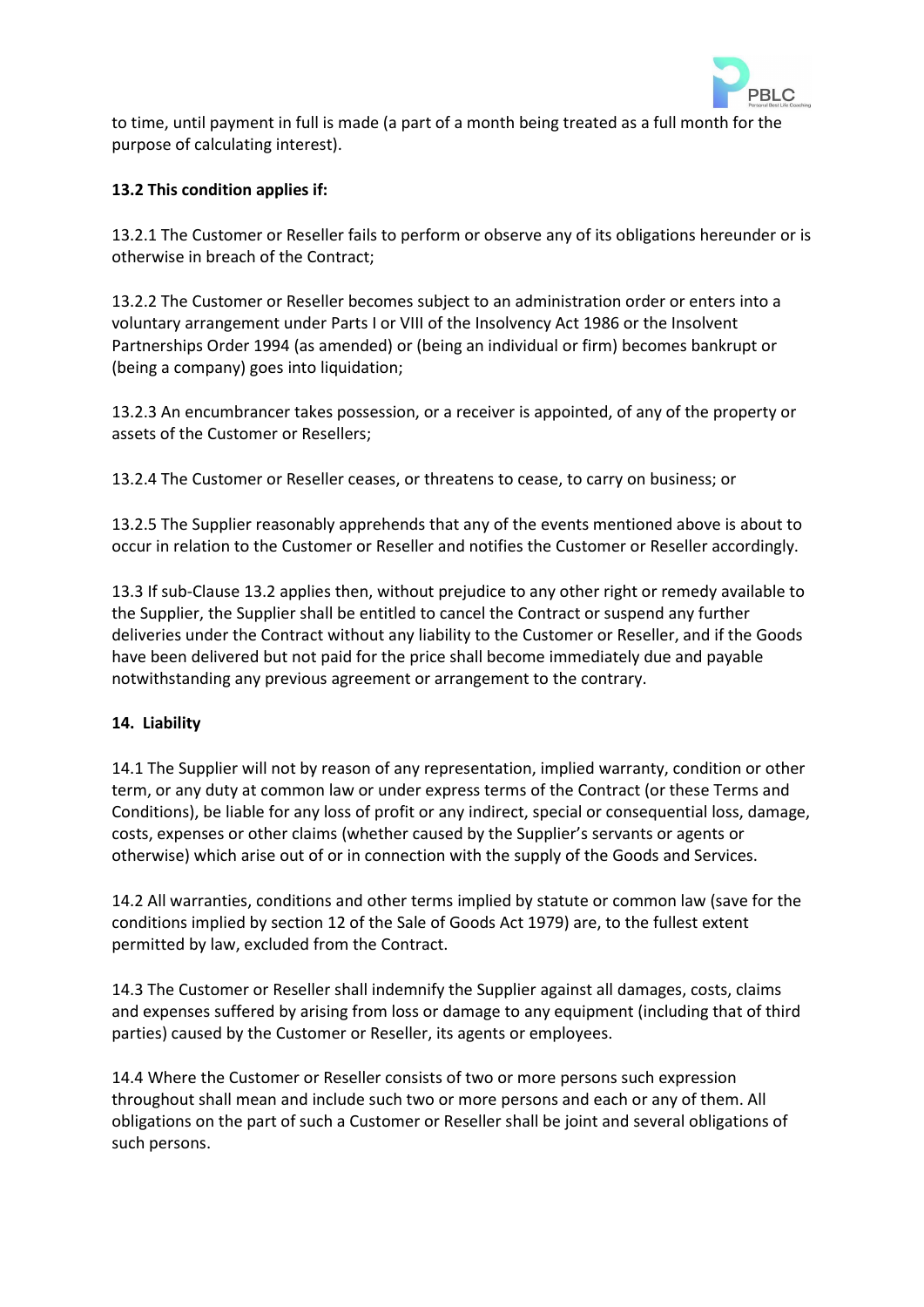

14.5 The Supplier shall not be liable to the Customer or Reseller or be deemed to be in breach of these terms and conditions by reason of any delay in performing, or any failure to perform, any of the Supplier's obligations if the delay or failure was due to any cause beyond the Supplier's reasonable control.

14.6 Nothing in these Terms and Conditions excludes or limits the liability of the Supplier:

14.6.1 For death or personal injury caused by the Supplier's negligence;

14.6.2 For any matter which it would be illegal for the Supplier to exclude or attempt to exclude its liability; or

14.6.3 For fraud or fraudulent misrepresentation.

14.7 Subject to the remaining provisions of this Clause 14:

14.7.1 The Supplier's total liability in contract, tort (including negligence or breach of statutory duty), misrepresentation, restitution or otherwise, arising in connection with the performance or contemplated performance of the Contract shall be limited to the Contract Price; and

14.7.2 The Supplier shall not be liable to the Customer or Reseller for any pure economic loss, loss of profit, loss of business, depletion of goodwill or otherwise, in each case whether direct, indirect or consequential, or any claims for consequential compensation whatsoever (howsoever caused) which arise out of or in connection with the Contract

### **15. Confidentiality**

15.1 Each Party undertakes that, except as provided by sub-Clause 15.2 or as authorised in writing by the other Party, it shall, at all times during the continuance of the Contract and for 6 months after its termination:

15.1.1 Keep confidential all Confidential Information;

15.1.2 Not disclose any Confidential Information to any other person;

15.1.3 Not use any Confidential Information for any purpose other than as contemplated by and subject to these Terms and Conditions and the Contract;

15.1.4 Not make any copies of, record in any way or part with possession of any Confidential Information; and

15.1.5 Ensure that none of its directors, officers, employees, agents or advisers does any act which, if done by that Party, would be a breach of the provisions of sub-clauses 15.1.1 to 15.1.4 above.

# **15.2 Either Party may:**

15.2.1 Disclose any Confidential Information to: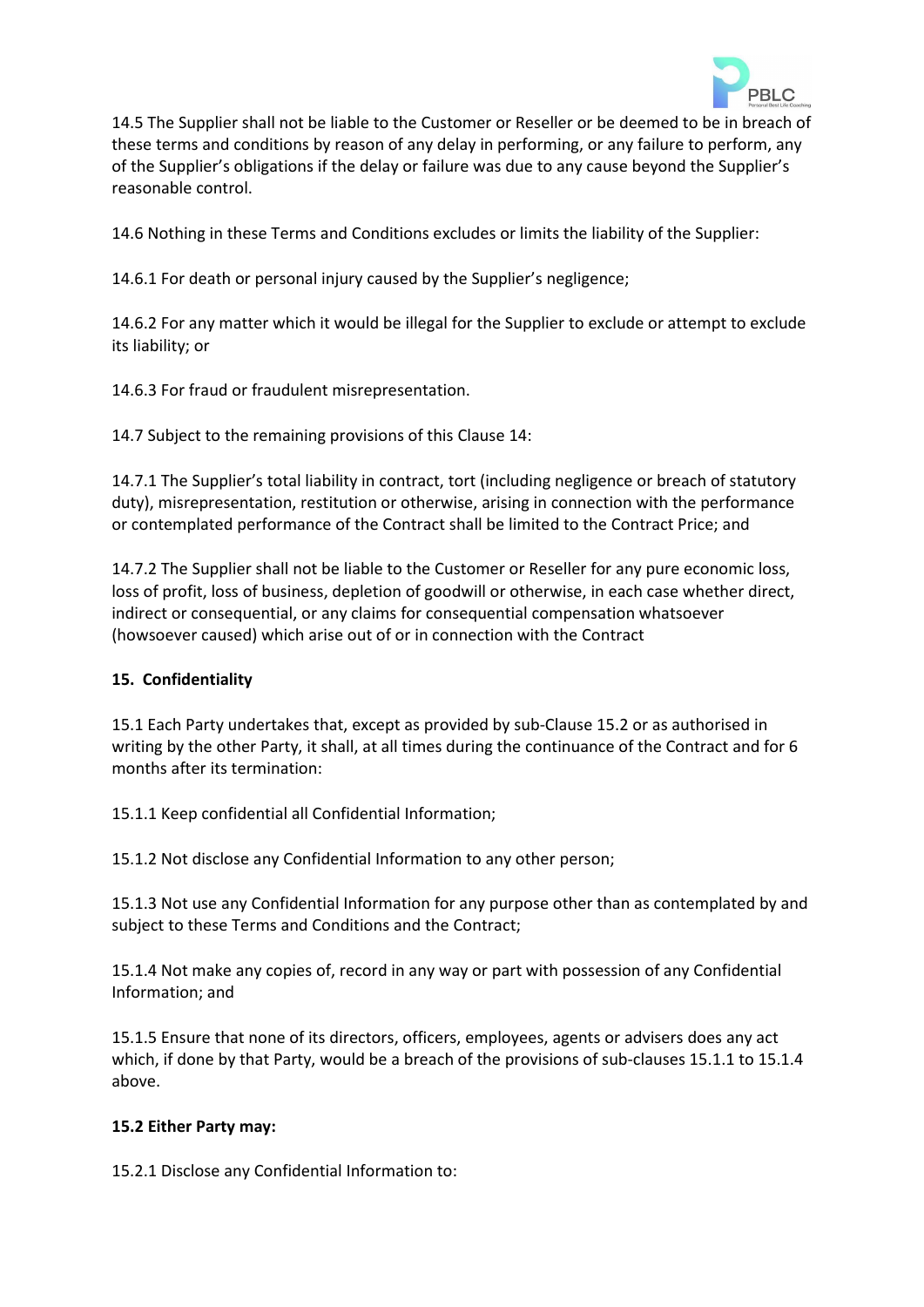

15.2.1.1 Any sub-contractor or supplier of that Party;

15.2.1.2 Any governmental or other authority or regulatory body; or

15.2.1.3 Any employee or officer of that Party or of any of the aforementioned persons, parties or bodies; to such extent only as is necessary for the purposes contemplated by these Terms and Conditions and the Contract, or as required by law, and in each case subject to that Party first informing the person, party or body in question that the Confidential Information is confidential and (except where the disclosure is to any such body as is mentioned in sub-Clause 15.2.1.2 above or any employee or officer of any such body) obtaining and submitting to the other Party a written undertaking from the person in question, as nearly as practicable in the terms of this Clause 15, to keep the Confidential Information confidential and to use it only for the purposes for which the disclosure is made; and

15.2.2 Use any Confidential Information for any purpose, or disclose it to any other person, to the extent only that it is at the date of the Contract, or at any time after that date becomes, public knowledge through no fault of that Party, provided that in doing so that Party does not disclose any part of that Confidential Information which is not public knowledge.

15.3 The provisions of this Clause 15 shall continue in force in accordance with their terms, notwithstanding the termination of the Contract for any reason.

# **16. Intellectual Property**

16.1 The Supplier shall continue to own the Intellectual Property Rights in all documents, goods and services owned and provided by the Supplier. The Supplier reserves the right not to provide any Intellectual Property deemed the property of the Supplier to the Customer that has been previously used for the purpose of training or during training sessions.

16.2 So far as is required for the completion of the Contract the party owning such Intellectual Property Rights shall grant to the other a royalty free, non-exclusive, non-assignable licence that will terminate on the termination of the Contract.

16.3 The Supplier shall own the Intellectual Property Rights in all documents, Goods and Services created by it during the course of the contract.

16.4 The Customer or Reseller acknowledges and agrees that where Services comprise or include software and programming, copyright and any other intellectual property rights in the information, software and material therein and in their arrangement and programming, is owned by the Supplier or used under licence from third party copyright owners.

16.5 The Supplier grants the Customer or Reseller a royalty free, non-exclusive, non- assignable licence to use any software for the explicit purposes of operating Goods supplied under this Contract.

16.6 The Customer or Reseller shall not unless otherwise agreed in writing

16.6.1 Copy, adapt or reverse compile the whole or any part of the software;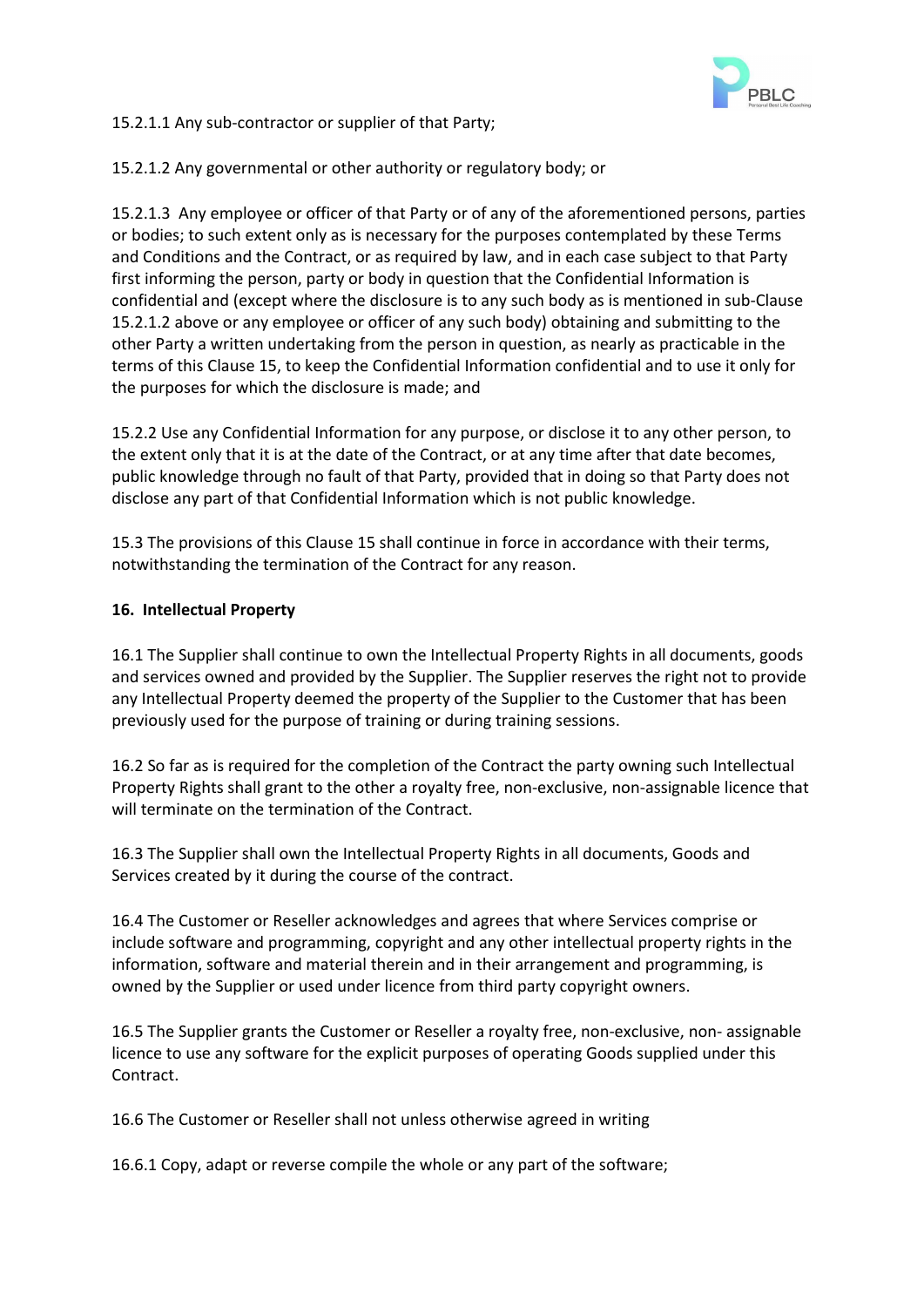

16.6.2 assign, transfer, sell, lease, rent, charge or otherwise deal in the software or use the software on behalf of any third party or make available the same to any third party;

16.6.3 remove or alter any copyright or other proprietary notice in the software;

16.6.4 receive or be entitled to the programming source code or compiled code.

#### **17. Communications**

17.1 All notices under these Terms and Conditions and under the Contract shall be in writing and be deemed duly given if signed by, or on behalf of, a duly authorised officer of the Party giving the notice.

17.2 Notices shall be deemed to have been duly given:

17.2.1 When delivered, if delivered by courier or other messenger (including registered mail) during the normal business hours of the recipient; or

17.2.2 When sent, if transmitted by facsimile or e-mail and a successful transmission report or return receipt is generated; or

17.2.3 On the fifth business day following mailing, if mailed by national ordinary mail, postage prepaid; or

17.2.4 On the tenth business day following mailing, if mailed by airmail, postage prepaid.

17.3 All notices under this Agreement shall be addressed to the most recent address, e-mail address, or facsimile number notified to the other Party.

#### **18. Force Majeure**

Neither Party shall be liable for any failure or delay in performing their obligations where such failure or delay results from any cause that is beyond the reasonable control of that Party. Such causes include, but are not limited to: power failure, Internet Service Provider failure, industrial action, civil unrest, fire, flood, storms, earthquakes, acts of terrorism, acts of war, governmental action or any other event that is beyond the control of the Party in question.

#### **19. Waiver**

The Parties agree that no failure by either Party to enforce the performance of any provision in these Terms and Conditions or under the Contract shall constitute a waiver of the right to subsequently enforce that provision or any other provision. Such failure shall not be deemed to be a waiver of any preceding or subsequent breach and shall not constitute a continuing waiver.

#### **20. Severance**

The Parties agree that, in the event that one or more of the provisions of these Terms and Conditions or the Contract are found to be unlawful, invalid or otherwise unenforceable, that /